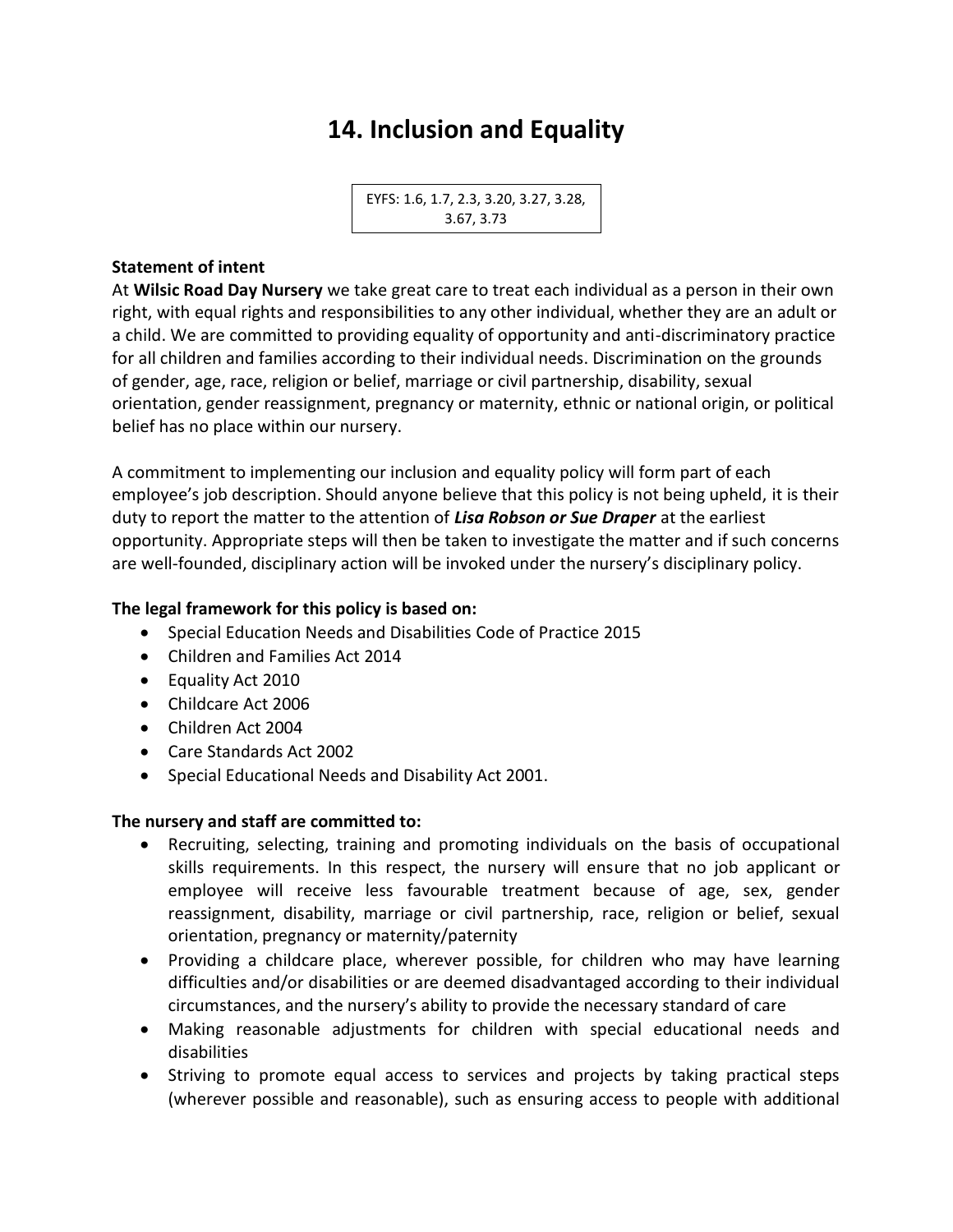needs and by producing materials in relevant languages and media for all children and their families

- Providing a secure environment in which all our children can flourish and all contributions are valued
- Including and valuing the contribution of all families to our understanding of equality, inclusion and diversity
- Providing positive non-stereotypical information
- Continually improving our knowledge and understanding of issues of equality, inclusion and diversity
- Regularly reviewing, monitoring and evaluating the effectiveness of inclusive practices to ensure they promote and value diversity and difference and that the policy is effective and practices are non-discriminatory
- Making inclusion a thread which runs through the entirety of the nursery, for example, by encouraging positive role models through the use of toys, imaginary play and activities, promoting non-stereotypical images and language and challenging all discriminatory behaviour (see dealing with discriminatory behaviour policy).

## **Admissions/service provision**

The nursery is accessible to all children and families in the local community and further afield through a comprehensive and inclusive admissions policy.

The nursery will strive to ensure that all services and projects are accessible and relevant to all groups and individuals in the community within targeted age groups.

#### **Recruitment**

Recruitment, promotion and other selection exercises such as redundancy selection will be conducted on the basis of merit, against objective criteria that avoid discrimination. Shortlisting should be done by more than one person if possible.

All members of the selection group will be committed to the inclusive practice set out in this policy and will have received appropriate training in this regard.

Application forms will be sent out along with a copy of the equal opportunities monitoring form. Application forms will not include questions that potentially discriminate on the grounds specified in the statement of intent.

Vacancies should generally be advertised to a diverse section of the labour market. Advertisements should avoid stereotyping or using wording that may discourage particular groups from applying.

At interview, no questions will be posed which potentially discriminate on the grounds specified in the statement of intent. All candidates will be asked the same questions and members of the selection group will not introduce nor use any personal knowledge of candidates acquired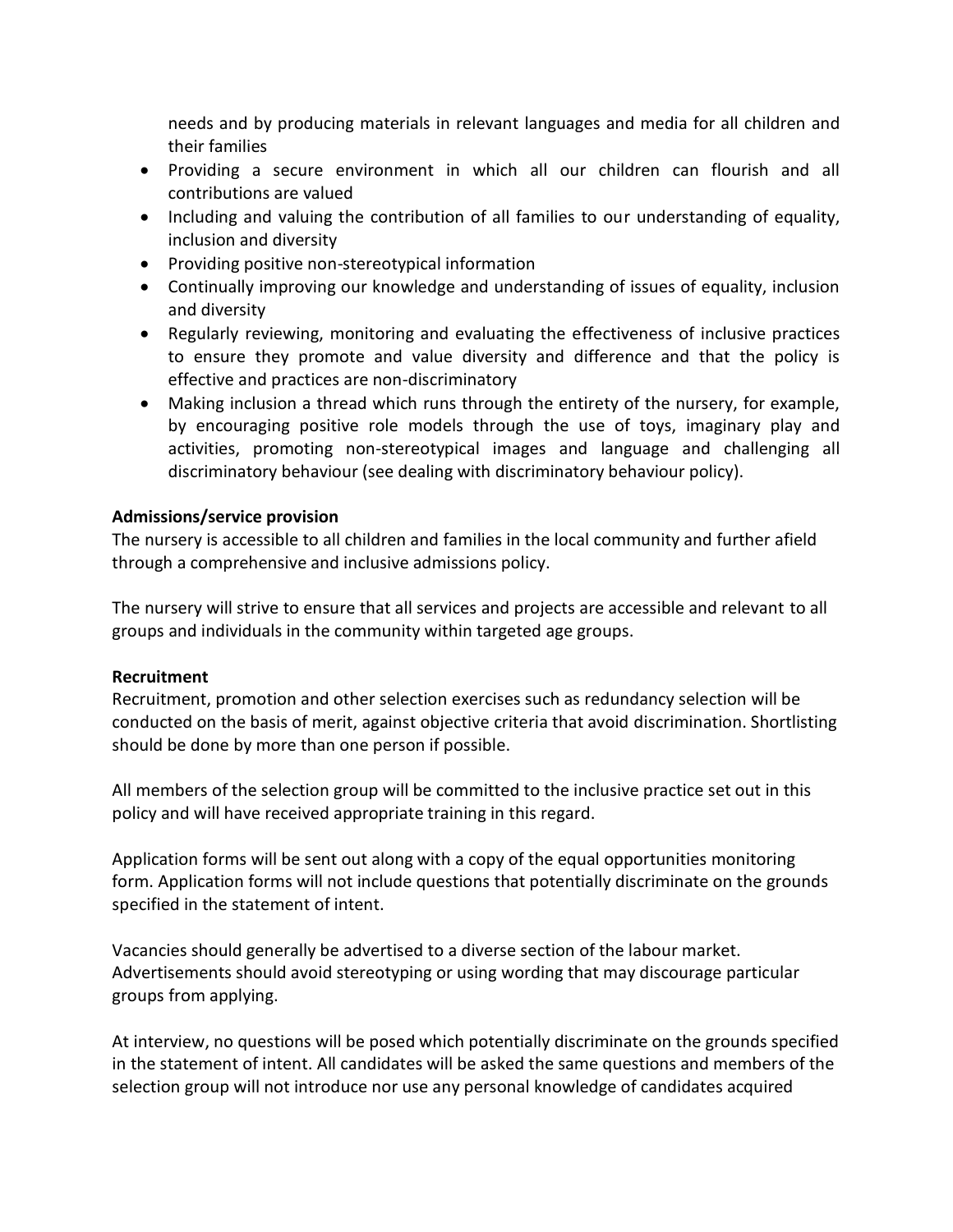outside the selection process. Candidates will be given the opportunity to receive feedback on the reasons why they were not successful.

Under the Equality Act 2010 you can only ask questions prior to offering someone employment in the following circumstances:

- You need to establish whether the applicant will be able to comply with a requirement to undergo an assessment (i.e. an interview or selection test)
- You need to establish whether the applicant will be able to carry out a function that is intrinsic to the work concerned
- You want to monitor diversity in the range of people applying for work
- You want to take positive action towards a particular group for example offering a guaranteed interview scheme
- You require someone with a particular disability because of an occupational requirement for the job.

The national College for Teaching and Leadership provides further guidance specific to working with children:

*Providers have a responsibility to ensure that practitioners have the health and physical capacity to teach and will not put children and young people at risk of harm. The activities that a practitioner must be able to perform are set out in the Education (Health Standards England) Regulations 2003. Providers are responsible for ensuring that only practitioners who have the capacity to teach remain on the staff team.*

*People with disabilities or chronic illnesses may have the capacity to teach, just as those without disabilities or medical conditions may be unsuitable to teach. Further information on training to teach with a disability is available from the DfE website.*

*Successful applicants offered a position may be asked to complete a fitness questionnaire prior to commencing the programme. Providers should not ask allencompassing health questions, but should ensure that they only ask targeted and relevant health-related questions, which are necessary to ensure that a person is able to teach.*

## **Staff**

It is the policy of **Wilsic Road Day Nursery** not to discriminate in the treatment of individuals. All staff are expected to co-operate with the implementation, monitoring and improvement of this and other policies. All staff are expected to challenge language, actions, behaviours and attitudes which are oppressive or discriminatory on the grounds specified in this policy and recognise and celebrate other cultures and traditions. All staff are expected to participate in equality and inclusion training.

Staff will follow the 'Dealing with Discriminatory Behaviour' policy where applicable to report any discriminatory behaviours observed.